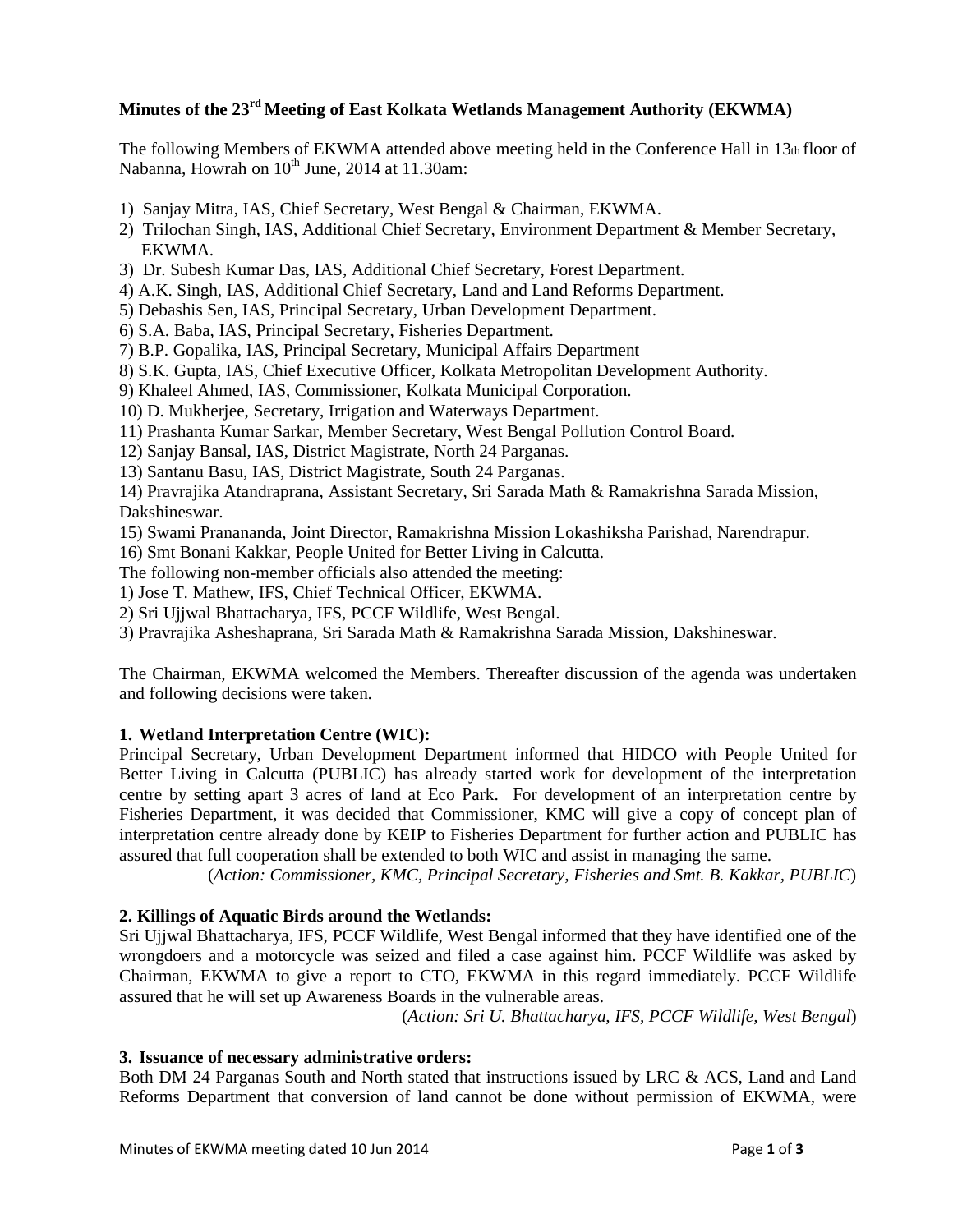informed to all concerned BL&LRO and panchayat bodies for necessary action. A copy of order may be sent to CTO, EKWMA. It was further decided that Environment Department may write to the Panchayat and Rural Development Department to issue and circulate an order that instructs its functionaries not to give approval for the building plans within EKW area as per the existing Acts/Rules.

*(Action: CTO,EKWMA and Principal Secretary, Panchayat and Rural Development Department*)

### **4. Setting up a task force for cases of violations of Rules/Act relating to EKW:**

It was decided that Environment Department should personally contact again Director General of Police, West Bengal again for setting up a task force with SPs and In-Charge of the concerned police stations for filling charge sheet against the FIRs and expediting investigation within the EKW area.

*(Action: CTO,EKWMA)*

### **5. Removal of illegal plastic, rubber and leather factories coming up on the wetlands adjoining Basanti Highway in district 24 Parganas South:**

Municipal Commissioner stated that Joint inspection with police is being completed and illegal factories are being identified. The process of removal of such illegal factories will commence with announcement through loudspeakers shortly. Eviction must be followed by immediate tree planting at the evicted site.

*(Action: Commissioner, KMC)*

## **6. Violation cases / court cases pertaining to EKWMA: Unnayan Developers Pvt. Ltd vs State of West Bengal & Ors:**

CTO issued a reasoned order vide CTO/EN/060/161/2009-10 dated 14.2.14 for cancellation of NOC issued for fencing around project sites for development of ecotourism within EKW to Bengal Sunny Rock Estates Housing, Development Company Ltd., Unnayan Developers (P) Ltd., Greentech Farms & Agro Private Limited, Green Concretex Developers Pvt. Ltd., Shyam Greenfield Developers Pvt. Ltd., Sankalp Vanijya Pvt. Ltd. and Kalyan Bharati Foundation. EKWMA endorsed said order.

CTO will conduct a field inspection to identify the current status of the project sites substantiated with photographs.

*(Action: CTO,EKWMA)*

## **7. World Bank funded CBIPM project for Dhapa dumpsite:**

MS, WBPCB informed that evaluation of Tender was done and after getting concurrence from World Bank, work order will be issued. B. Kakkar informed that leachate from existing Dhapa dumping ground flowed to nearby water body and polluting it. It was decided that the matter would be taken care by Commissioner, KMC and MS, WBPCB for remediation measures.

 *(Action: Commissioner, KMC and MS, WBPCB)*

### **8. Virtual boundary demarcation of the EKW area:**

EKWMA discussed the issue. It was recommended that after completing the 'ground truthing' of the waypoints, physical demarcation by erecting pillars at regular intervals in the manner of forest boundary demarcation.

 *(Action: CTO, EKWMA and DM, North and South 24 Parganas*)

### **9. Miscellaneous**:

a) Allegation regarding the filling of wetlands with desilted soil near Goltala Fisheries: It was decided that Principal Secretary, Fisheries Department would look after the matter.

 *(Action: Principal Secretary, Fisheries Department)*